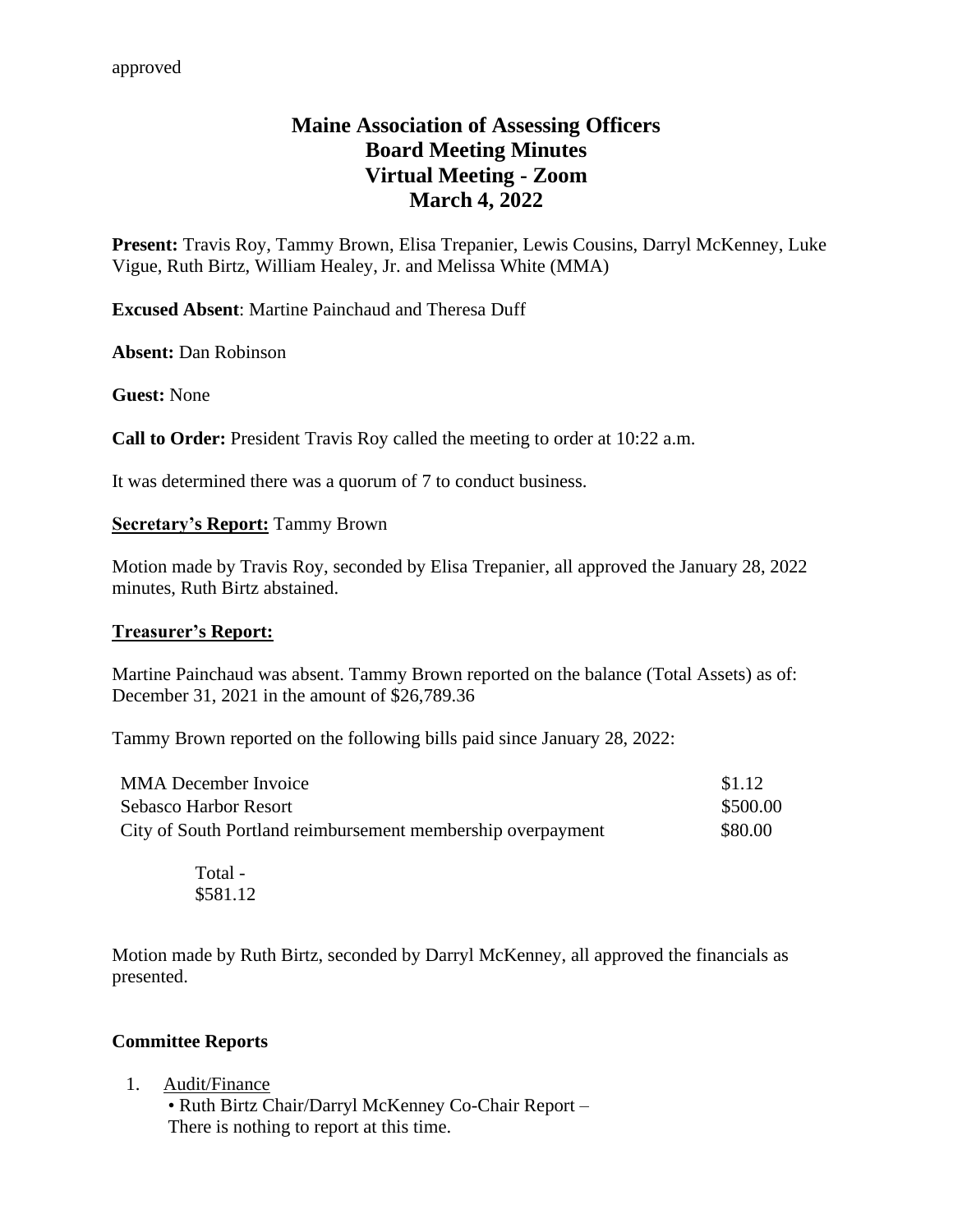1. Awards & Scholarship

• Elisa Trepanier Chair/Tammy Brown Co-Chair Report – The next newsletter will include the scholarship and Assessor of the year award criteria.

2. Calendar/Advertisers

• Lewis Cousins Chair/Theresa Duff Co-Chair Report – Calendars will be printed if the Fall Conference will occur in person. Previous advertisers from the last newsletter will remain for now due to the lack of previous newsletters per the schedule.

## 3. Conference

• Tammy Brown Chair/Travis Roy Co-Chair Report –

At the next meeting, a decision will need to be made whether to hold the event in person in September 2022. Tammy received an email from the Zulu company offering packages for the auction. No funds are paid to Zulu unless the tickets are sold. Bill Healey noted there is one session remaining, he reached out to Dan Robinson to ask if Sally Daggett would be able to present a session.

4. Distance Learning

• Travis Roy Chair/ Lewis Cousins Co-Chair Report –

Commercial scale solar training discussion. This training was in conjunction with the Maine Chapter of IAAO. There were 126 people in attendance. The next sales topic will be on sales ratios. Discussion of focusing training efforts with the Maine Revenue Services.

5. Education

• Bill Healey Report –

The BAR workshop has been set up. He will reach out to David Cornell for the excel training that scheduled for the Fall. The group would like David to provide a basic and advanced training, all in one course.

- 6. Ethics
	- Travis Roy Report Nothing to report.
- 7. Executive Board

• Ruth Birtz Report – Nothing to report.

- 8. Historian
	- Darryl McKenney Report Nothing to report.
- 9. Legislative

• Darryl McKenney Report – Nothing to report.

10. Membership

• Theresa Duff Chair - Theresa was absent. Travis Roy reported as of March 3, 2022 there were 251 paid members and 48 unpaid members, total of 299 members.